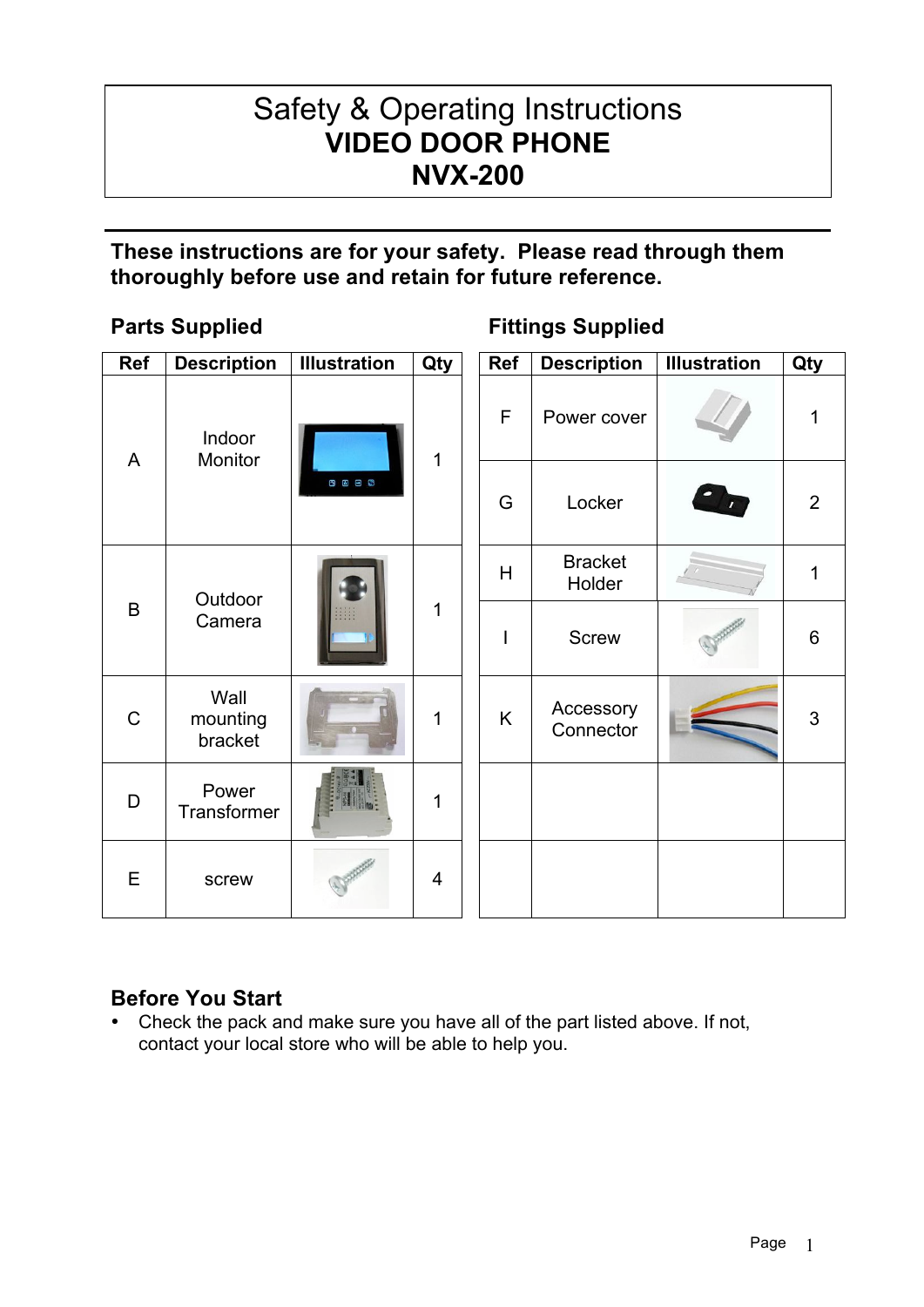# Technical Characteristics

| Indoor Unit (NVX-200)        | <b>Specifications</b>                            |  |  |
|------------------------------|--------------------------------------------------|--|--|
| <b>Dimensions</b>            | 200[W] x150 [H] x20 [D] mm                       |  |  |
| Weight                       | $0.54$ Kg                                        |  |  |
| <b>Input Power</b>           | DC14V (External Power Supply)                    |  |  |
| <b>Power Consumption</b>     | Idle mode: 2W Operating: MAX 14W                 |  |  |
| <b>Connecting System</b>     | 4 wires; 2 Cameras, 2 Monitors                   |  |  |
| Voice transmission           | Half duplex two way communication                |  |  |
| Call sound                   | Chime sound                                      |  |  |
|                              | Monitor to Camera 50M : 0.65mm <sup>2</sup> wire |  |  |
| Max. Distance & wiring       | $100M : 1.0mm2$ wire                             |  |  |
|                              | Master to Slave 20M: 1.0mm <sup>2</sup>          |  |  |
|                              | Door Lock to Camera 20M: 1.0mm <sup>2</sup> wire |  |  |
| Video S/N Ratio              | 50dB                                             |  |  |
| Audio S/N Ratio              | 40dB                                             |  |  |
| <b>Aspect Material</b>       | Acryl                                            |  |  |
| <b>Display</b>               | 7 inch LCD                                       |  |  |
| Resolution                   | 1440(H)X234(V)                                   |  |  |
| Monitor on time              | Stanby: 40sec Auto off: 80sec                    |  |  |
| <b>Users Control</b>         | Ring sound volume; Receive sound volume          |  |  |
| <b>Operating Temperature</b> | $0 - 40$ °C                                      |  |  |
| Storage Temperature          | $-20 \sim 60$ °C                                 |  |  |

| Outdoor Unit (NVB-200)       | Specifications                                                        |
|------------------------------|-----------------------------------------------------------------------|
| <b>Dimensions</b>            | 90[W] x150[H] x 20 [D] mm                                             |
| Weight                       | $0.4$ Kg                                                              |
| Input Power                  | DC12V from monitor                                                    |
| <b>Power Consumption</b>     | Max 3W                                                                |
| <b>Aspect Material</b>       | Aluminium                                                             |
| Wiring                       | Monitor: 4 wires Door lock: 2 Wires                                   |
| Image sensor                 | CCD, colour                                                           |
| TV system                    | <b>PAL</b>                                                            |
| Resolution                   | 380 TV Lines                                                          |
| Video output                 | Composite video signal 1Vp-p at 75ohm                                 |
|                              | terminated                                                            |
| No. of pixels                | 270,000.pixels                                                        |
| Iris                         | Electronic auto iris                                                  |
| Lighting                     | <b>White LED</b>                                                      |
| <b>Viewing Angle</b>         | Diagonal:70° horizontal:51° vertical:41°                              |
| Lens                         | 3.7mm pin hole lens                                                   |
| Min. Illumination            | 1Lux                                                                  |
| Door lock                    | 2 terminals with dry contact                                          |
| Mounting type                | Surface mount                                                         |
| <b>Operating Temperature</b> | $-10^{\circ}$ C ~ 50 $^{\circ}$ C(14 $^{\circ}$ F ~ 122 $^{\circ}$ F) |
| Storage Temperature          | $-20^{\circ}$ C ~ 60 $^{\circ}$ C                                     |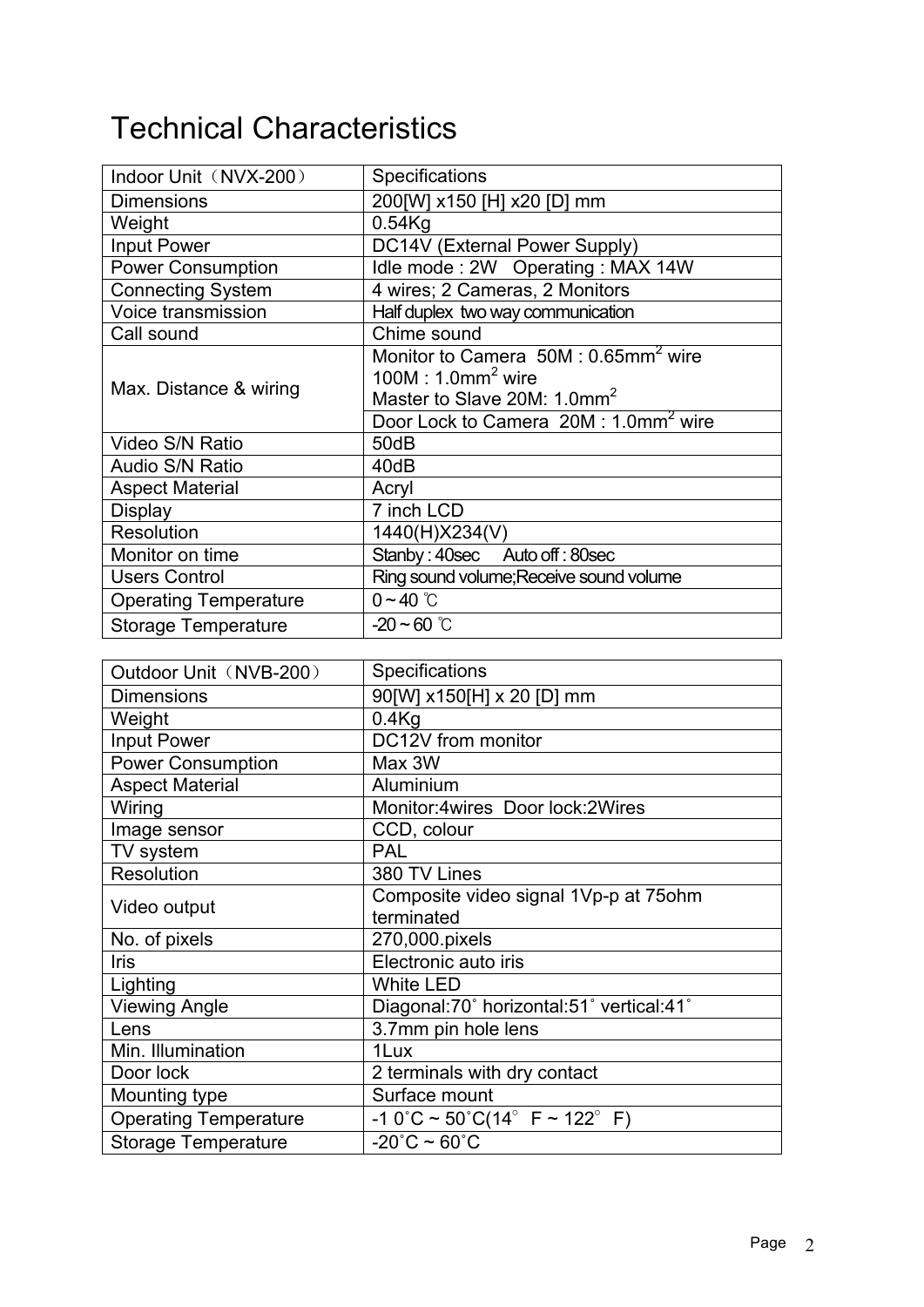# **Indoor unit**





- 1. Monitor screen
- 2. Talk on/Talk off (Monitor off)
- 3. Door Open
- 4. Camera 1/ Camera 2
- 5. Intercom
- 6. Menu Select(Brightness,Contrast,Color)
- 7. Down
- 8. Up
- 9. Micrphone
- 10. Ring Sound volume

# **Outdoor unit**



- 1. Camera lens
- 2. White LEDs for night vision
- 3. Speaker
- 4. Name Plate
- 5. Call Button
- 6. Microphone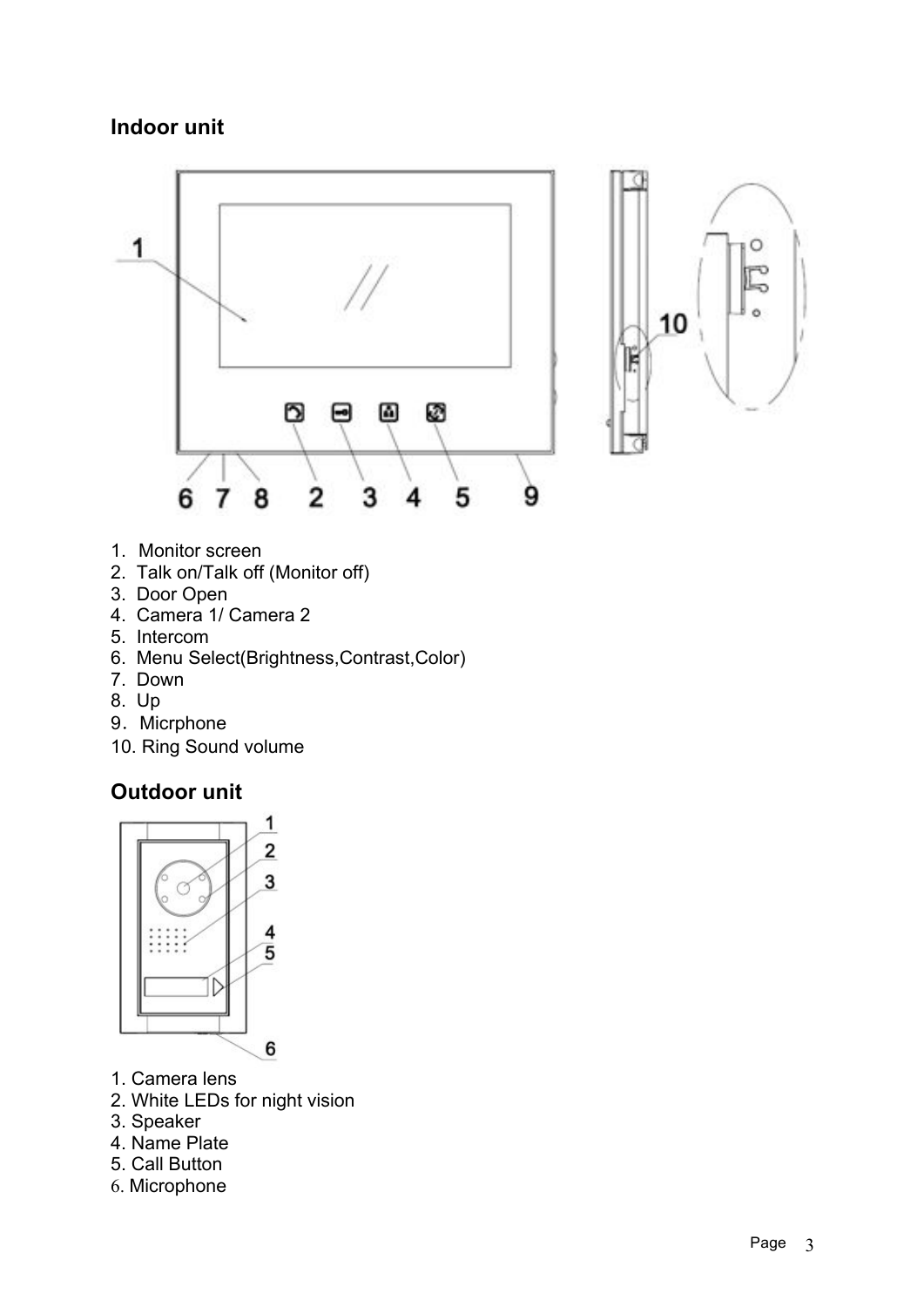# **Safety Instructions**

- 1. Do not install near other electronic equipment such as computers, TV, video recorder as this may cause radiated interference to the unit.
- 2. Do not disassemble the unit.
- 3. Do not spray water on the indoor unit. Do not keep the outdoor unit where it will be exposed to extreme moisture.
- 4. Do not overload mains wall outlets or extension cords.
- 5. Do not drop or shock the unit.
- 6. Remove the power cord from the wall socket when unit is not used for long periods.
- 7. Do not place any naked flames (e.g. lighted candles) on the apparatus.
- 8. Do not place objects filled with water (e.g. vases) on the apparatus.
- 9. Do not cover the ventilation holes with clothing, paper, curtains etc.
- 10. This apparatus is designed for moderate climates. Do not use in high humidity, dusty or dirty areas.
- 11. To disconnect or isolate the unit, switch off at the socket or remove plug from wall socket. Please ensure the plug and socket is easily accessible.

# **Warnings**

- 1. Do not install the outdoor unit where it will be exposed to direct sunlight or any strong reflected light. Avoid extremely bright locations for the indoor unit as the monitor screen image will be adversely affected.
- 2. Do not install the outdoor unit where it will be subjected to extremes of dust or moisture.
- 3. Do not install the outdoor unit where it will be exposed to rain.
- 4. Do not install near acid oxides, ammonia, or any harmful gas (it might cause malfunction).
- 5. Do not install the outdoor unit in a location where the lens filter is likely to get scratched or very dusty.
- 6. Check cables are connected correctly and camera unit is firmly installed.

# **Assembly instructions**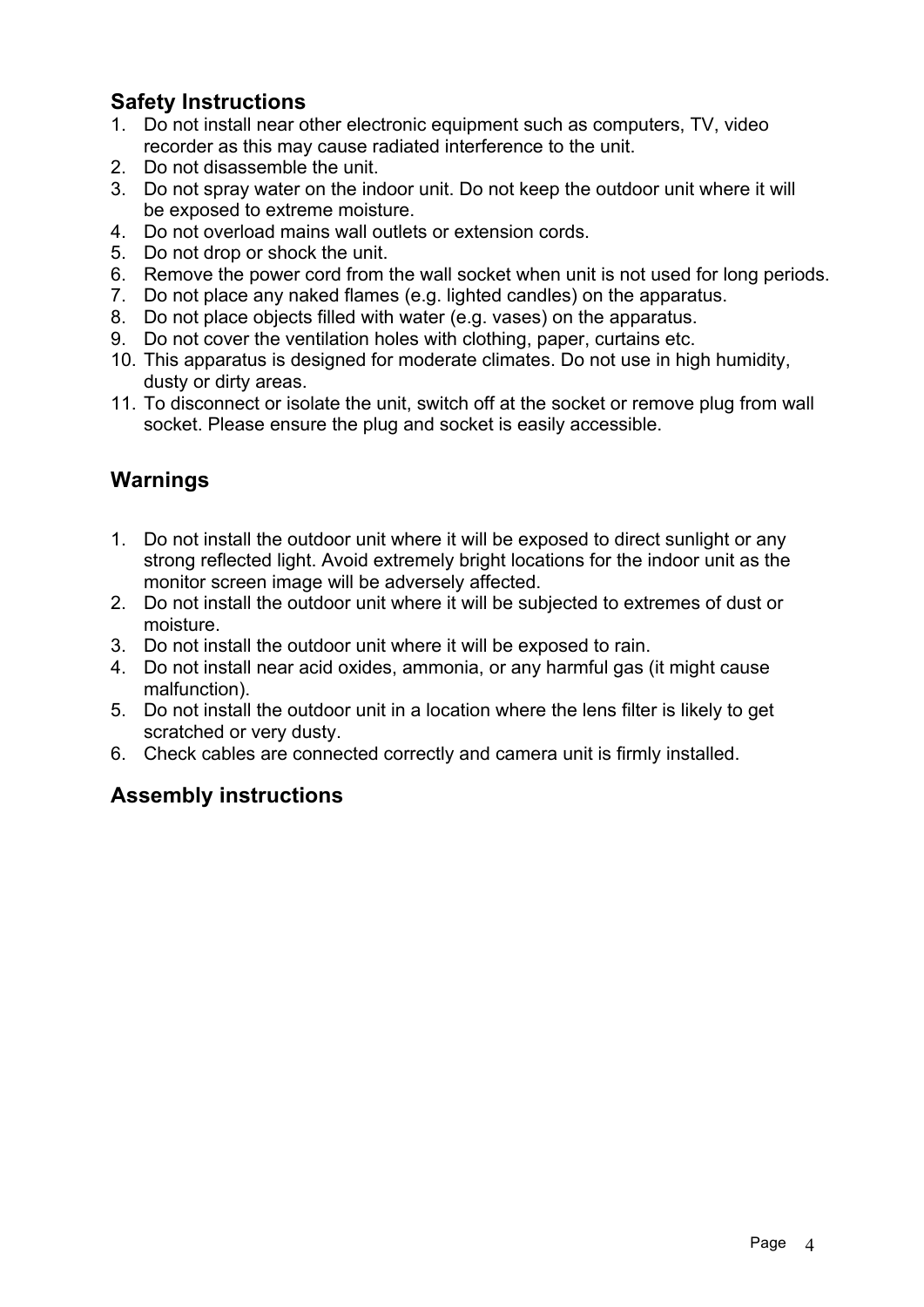# WIRING DIAGRAM

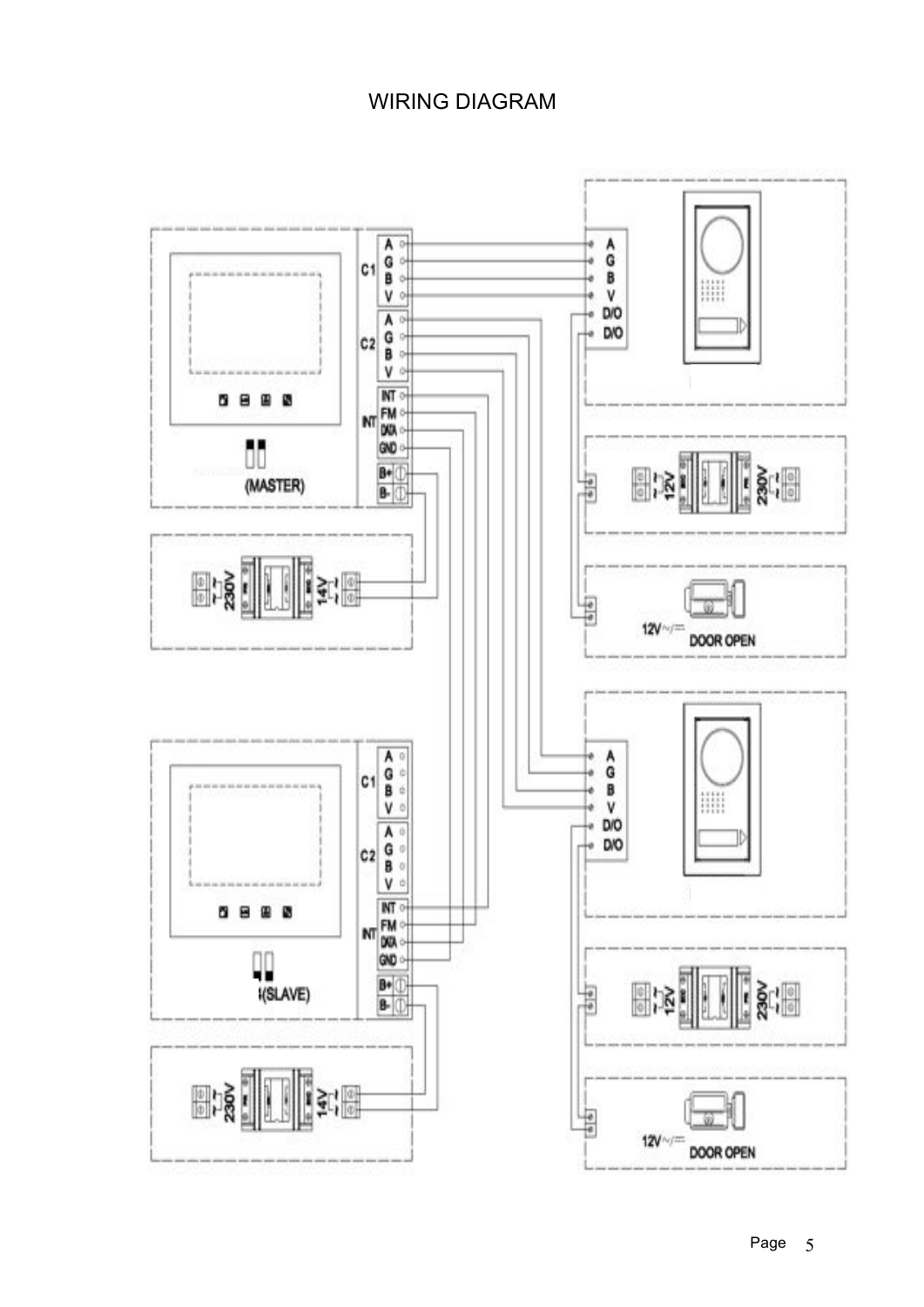### **A) Cable connection**

- 1. Connect the monitor to the camera with the cable according to the wiring diagram.
- 2. Carefully insert the wires to the terminal by pressing down the terminal flap with any small tool taking care that the 2 bare wires do not touch.

#### **B) Installation height**

1. Recommended installation height is approximately 140cm for monitor unit and 150cm for outdoor camera.



### **C) Installation of indoor monitor**



- 1. Fix the wall mounting bracket in the best place by using 4 screws and plugs.
- 2. Carefully place the indoor monitor against the bracket and gently push down the monitor so that the pins on the bracket engage in the slots on the rear of the monitor.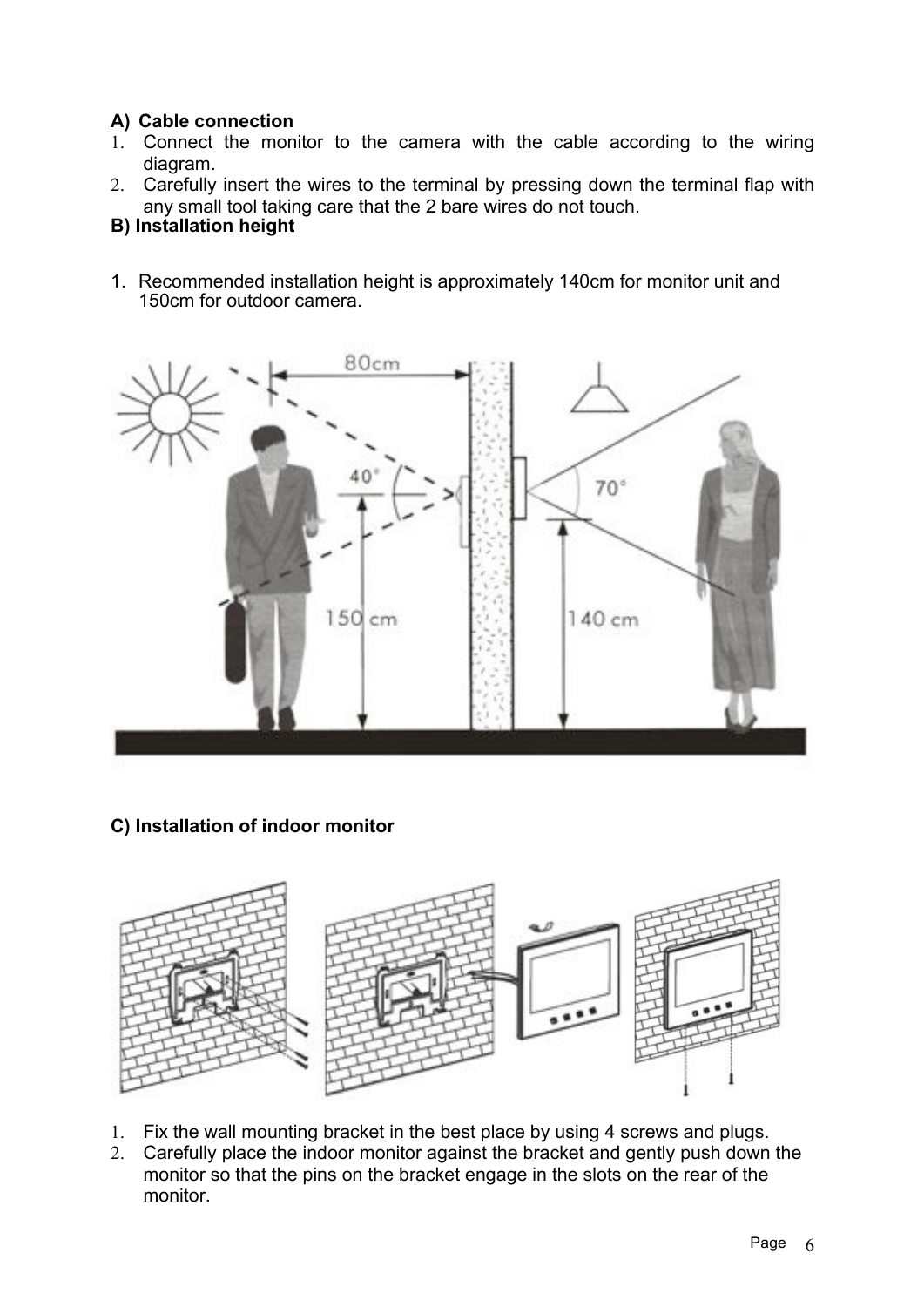3. Secure the assembly with the 2 screws.

#### **D) Installation of outdoor camera Add the name to the nameplate**

- 1) Remove the cover of the name plate by pressing the left hand side of the block. (Fig. A & B)
- 2) The name plate is now accessible (Fig. C)
- 3) Mark your name on the plate (Fig. C)
- 4) Place the button block back to the panel (Fig. D)



#### **Mounting the camera**

- 1) Remove the front cover (Fig. E & F)
- 2) Mount the outdoor unit on the wall by using 2 mounting screws and wall plugs. (Adjust the camera angle if necessary.) (Fig. G & H)
- 3) Replace the front cover and security it by replacing the 2 screws at the bottom of the camera. (Fig. I)



# **Performance Settings**

You can adjust the brightness, contrast and colour of the monitor when it is ON by pressing the Menu button at the side of the monitor.

Press the Menu button then the brightness, contract and colour indication will appear. To select the indication by pressing the Up and Down buttons, then press the Menu button to confirm the selection and then press the Up and Down buttons to adjust. Finally, press the Menu button to confirm the setting.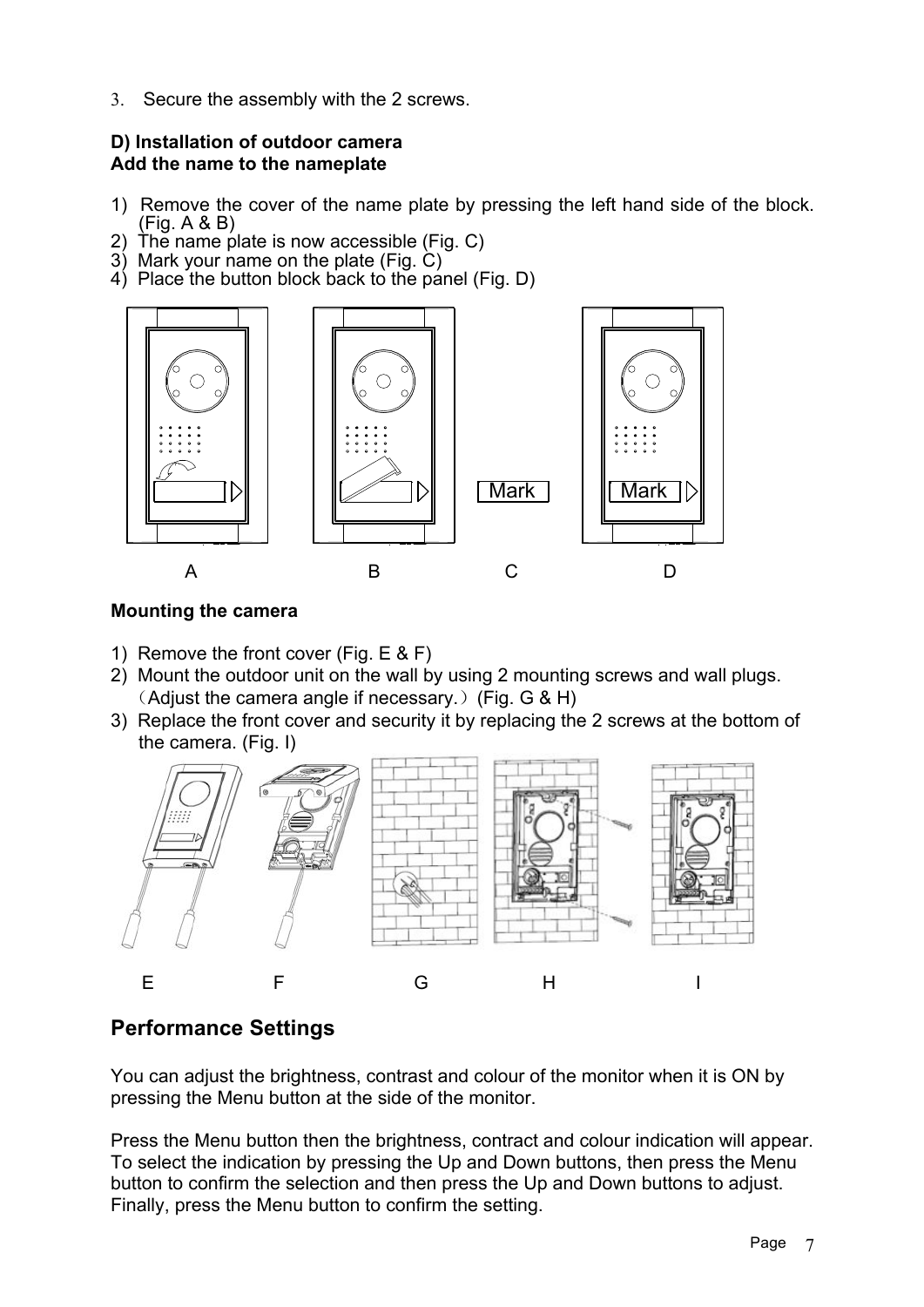# **Operating Instructions**

1. Activation of units

When the call button on the outside camera unit is pressed, the indoor unit chime rings and the visitor's picture will appear on the indoor monitor. After the visitor is

visually identified, and you wish to talk with the visitor, touch the  $\boxed{\subset}$  button. The unit will remain activated for approximately 80 seconds before it automatically

shuts off. To re-activate for continued conversation, touch the **button and then** touch the  $\odot$  button.

- 2. Activation of outside unit from monitor unit
	- a) Touch the **button of the indoor unit at any time and the outdoor camera** will be activated and show the outside view.
	- b) If you has installed two cameras, touch this button to change from camera one to another.
- 3. Working time
	- a) Call time: Approximately 40 seconds The picture terminates automatically if indoor unit is not answered within approximately 40 seconds after the call button of the outdoor camera unit is touched.
	- b) Talk time: Approximately 80 seconds When monitor unit is called by the outdoor unit and the monitor is answered, there is approximately 80 seconds of time available before the unit automatically shuts off.
	- c) Monitor time: Approximately 40 seconds When outside camera is activated from the inside, there is approximately 40 seconds of viewing time before the unit automatically shuts off.
- 4. Activation of "Intercom" button (3)

An intercom calling can be started by any indoor monitor.

When the intercom button  $\bigcirc$  on one indoor monitor is touched, this will ring all monitors in a system,you can talk with the one calling monitor by touching the intercom button  $\mathbb G$  on the second monitor, touch  $\mathbb G$  for shutting off. There is approximately 80 seconds of time before the unit automatically shuts off.

5. Activation of  $\Box$  button

If you want to open the door to let the caller in, just touch the  $\leftarrow \hspace{-3.5mm} \blacksquare$  button on the indoor monitor.

6. Change the melody

At standby mode, touch the  $\left[\frac{m}{n}\right]$  button, you can hear the melody. Then touch  $\blacksquare$ to choose target melody. There are 4 melodies available. To confirm melody you have chosen, touch  $\Box$  button.